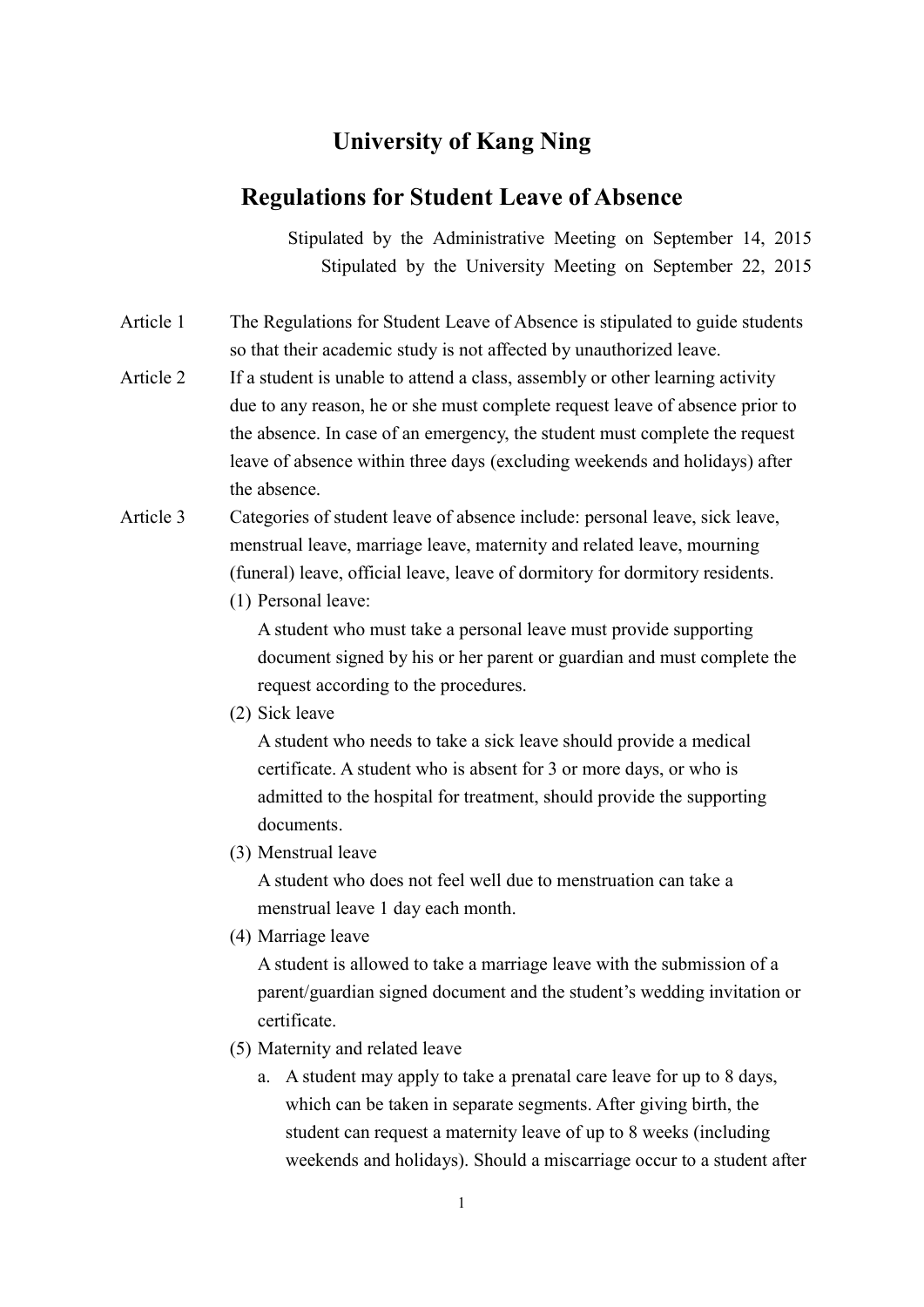5 months of pregnancy, the student is eligible for up to 8 weeks of leave. Should a miscarriage occur after 3 months of pregnancy, the student is eligible for 4 weeks of leave. Should the miscarriage occur prior to 3 months of pregnancy, the student is eligible for 3 weeks of leave. A student who applies for maternity leave must provide a birth certificate as the supporting document. A student who applies for a miscarriage leave must provide a diagnosis certificate from the hospital as the supporting document.

- b. A student whose spouse has given birth is eligible for 3 days of leave. A birth certificate is required as the supporting document for request of leave.
- c. A student who needs to take a leave for reasons not listed above should seek special permission and approval from the President.
- (6) Mourning (Funeral) leave

A student may take a morning (funeral) leave for the death of a relative and must provide a death certificate or obituary as the supporting document. For the death of one's mother, father, spouse, or child, the student is eligible for 7 days of morning leave. For the death of grandparents, the student is eligible for 3 days of leave.

(7) Official leave

A student who is appointed by the university to perform certain tasks or to represent the university in tournaments, or who is to take national examinations, or who is to attend to military matters or court hearings, must provide the supporting documents in order to request for approval of leave. If a group of students need to take a leave, the advisor or sponsoring university office must apply for the approval of leave for all students at a time. In case of an emergency, the request for leave must be completed within e days after the leave. If the request is not completed within e days, students will be considered unexcused from the classes.

- (8) Leave of dormitory for dormitory residents Leave of dormitory for dormitory residents is carried out according to the Regulations of Student Dormitory Management.
- (9) Students will not receive student conduct point deduction for approved leave of menstrual leave, marriage leave, maternity and related leave, morning (funeral) leave and official leave; the approval of these leaves will also not be counted towards the number of missed class periods.
- (10) A students who wishes to change the attendance record should complete a student report within 10 days and upon approval of the course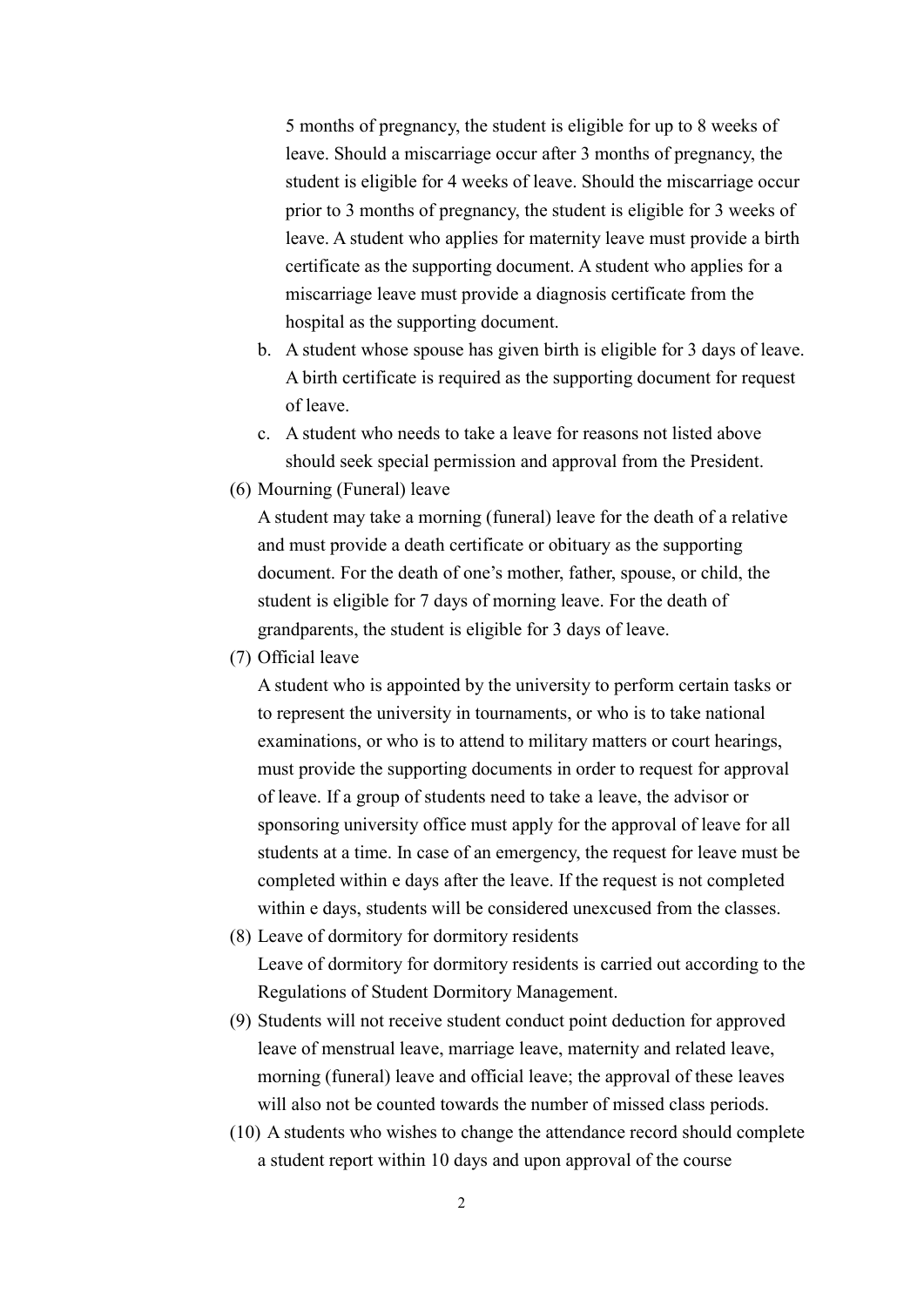3 instructor, he or she should submit the request to the Division of Student Guidance of the Office of Student Affairs. No request for change will be accepted after the required period. Article 4 Request for leave of absence must be completed within the following period: (1) 3 days for day program students. (2) 7 days for evening (including in-service) program students. (3) The above mentioned period does not include weekends and holidays. Article 5 The procedure and approval for the leave of absence request is as follows: (1) President and Vice President: 7 days and above. (2) Dean and Deputy Dean of Student Affairs: 4 to 6 days. (3) Chair of the Department or Head of the Division of Student Guidance: 3 days. (4) Guiding Military Instructor: 2 days. (5) Advisor: 1 day. (6) Request for leave due to off-campus internship is carried out according to Regulations for Off-campus Internship. Article 6 Procedure for leave of absence request: (1) A student must file request for leave of absence online within the required period and must provide the supporting documents. A student must then complete the Leave of Absence Form at the Division of Student Guidance of the Office of Student Affairs. The request for leave is complete only after the request has been approved. (2) A student who has failed to complete the request for approval of leave within the required period or who has failed to provide the supporting documents will be considered missing class without authorization. Article 7 Special regulations: (1) A student cannot request for leave of absence on the phone. If there is an emergency, the student can inform his or her advisor first, and must later provide evidence to request for approval of leave. (2) A student who does not attend an assembly or event listed on the academic calendar without an approval, will be considered absent from an important meeting. Necessary procedures will be taken according to the Regulations of Student Reward and Penalty. (3) A student needs to complete the Request of Leave Form and complete the procedure according to the regulations. A student cannot seek permission for a leave after the required period or seek permission from faculty or staff who does not have the authority to approve the leave. (4) A student is not allowed to ask for a leave of absence on short notice